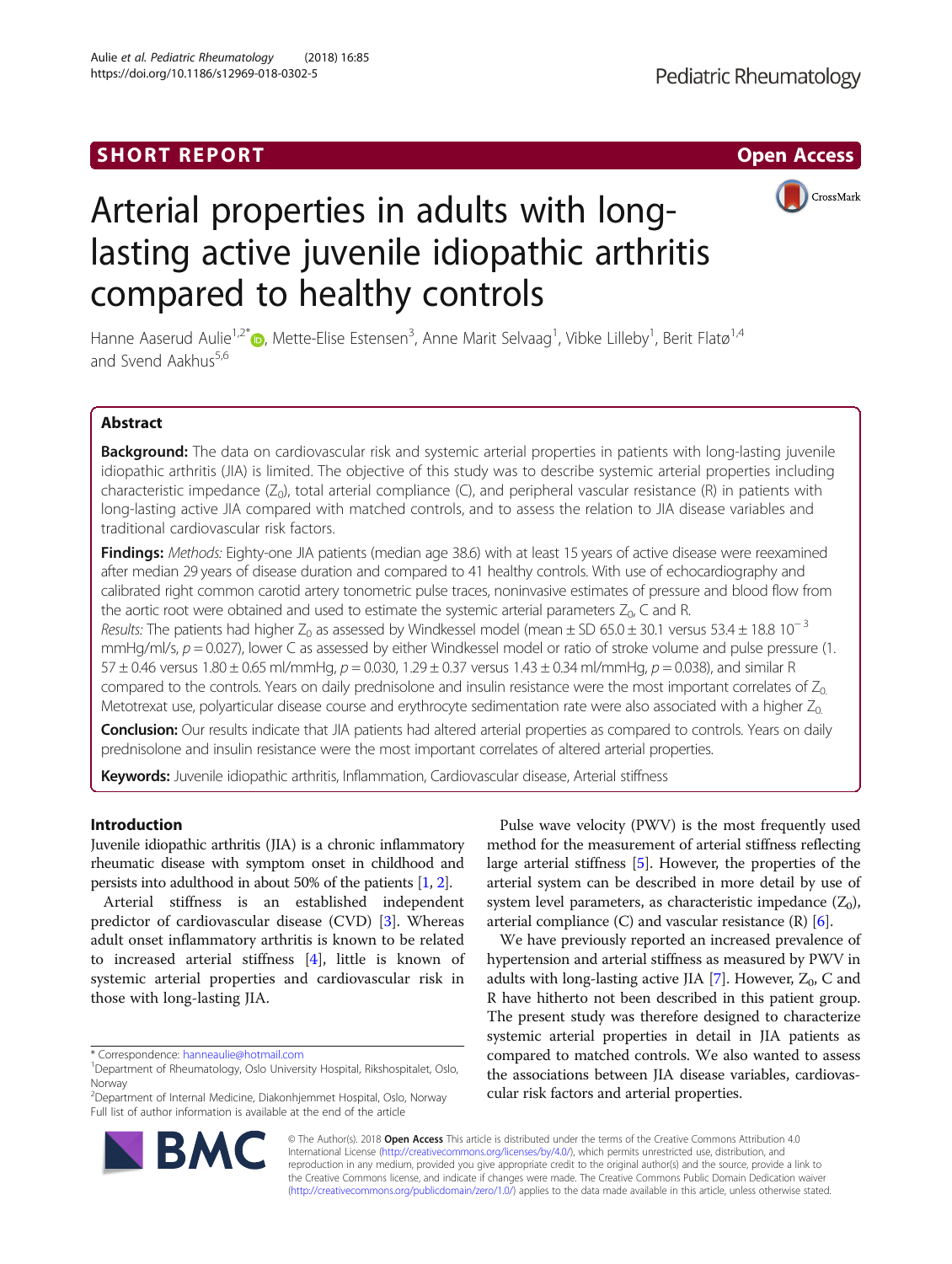# Methods

# Patients and controls

Totally 134 JIA patients with clinically active disease for at least 15 years of disease duration were invited to a combined rheumatologic and cardiologic follow-up study after median 29 years. The patients were initially referred to the Oslo University hospital between 1980 and 85, and re-examined after median 15 and 23 years before the present study [[2\]](#page-5-0). Between May 2011 and March 2012, 90 patients were included in the study. Nine were excluded after inclusion due to pregnancy  $(n = 3)$ , recordings of suboptimal quality  $(n = 5)$ , or severe heart disease without presumed relation to JIA  $(n = 1)$ . The 81 participants were not different from the 53 eligible but not participating patients regarding gender, disease duration and age (data not shown).

Forty-six healthy, age- and gender-matched controls were selected randomly from the Norwegian population register. Responders with a history of diabetes mellitus, hypertension, or inflammatory arthritis were not included. Five were excluded after inclusion due to suboptimal recordings.

# Clinical examination and cardiovascular risk assessments

The 81 patients underwent a clinical examination performed by a specialist in rheumatology, the controls were clinically examined by a physician.

JIA was classified according to the International League of Associations for Rheumatology criteria [\[8](#page-5-0)]. Active disease was defined as the lack of remission off anti-rheumatic medication [[9\]](#page-5-0).

Family history of CVD was defined as a first degree having CVD before the age of 65 (women) and 55 (men). Information about smoking habits and physical activity was obtained through a questionnaire. Insulin resistance was derived from the assessments of insulin and glucose [\[10\]](#page-5-0).

Three measurements of systolic blood pressure (SBP) and diastolic blood pressure (DBP) with a difference of < 5 mmHg were averaged and taken in all participants after 5 min rest in a supine position. Arterial hypertension was defined as SBP > 140 mmHg and/or DBP > 90 mmHg, and/or use of antihypertensive medication.

Blood samples were drawn after an overnight fast and analysed for high sensitive C-reactive protein (CRP), erythrocyte sedimentation rate (ESR), insulin, glucose and cholesterol.

# Non-invasive assessment of arterial properties **Tonometry**

We recorded the arterial pulse waveform from the right common carotid artery with the patient in a supine position, using a high-fidelity external applanation tonometric device (Millar SPT-301, Millar Instruments Inc., Houston, USA). Recordings were obtained semi-simultaneously with echocardiographic doppler recordings (Vivid 7 ultrasound scanner, GE Vingmed ultrasound, Norway) of blood flow from the left ventricular outflow tract and the parasternal short axis midventricular cineloops. The tonometric signal was amplified and transferred to a personal computer for processing in Matlab 7 application [\[11](#page-5-0)]. We selected at least three cardiac cycles for analysis. The carotid pulse trace peak and nadir were then calibrated with the systolic and diastolic brachial arterial pressures, respectively.

#### Systemic arterial properties

A 3-element electrical analogue Windkessel model of the systemic circulation was used to assess  $Z_0$ , R and C [[11\]](#page-5-0). In order to obtain estimates of systemic parameters independent of any assumed model, we also assessed  $Z_0$ in the frequency domain as the average of the high frequency harmonics of the input impedance modulus [[6\]](#page-5-0). C was also estimated as stroke volume (mL) over arterial pulse pressure (mmHg).

## **Statistics**

The JIA patients and controls, and the patient subgroups were compared using a 2-sided independent sample t-test for the continuous normally distributed variables, the Mann-Whitney U-test for the continuous not normally distributed values, and the  $\chi^2$  test for the categorical variables. For the continuous normally distributed variables, central tendencies were given as the mean  $\pm$  SD and for the continuous not normally distributed values, median inter-quartile range. A  $p$  value < 0.05 (2 tailed) were regarded as statistically significant for all the analyses. Pearson's Correlation coefficients and multivariate linear regression analysis were used to investigate associations between disease variables, cardiovascular risk factors and arterial properties. SPSS Version 20 (SPSS, Chicago, USA) was used for the statistical analyses.

# Results

# Demographics and cardiovascular risk factors

The characteristics of patients and controls are summarized in Table [1](#page-2-0). Hypertension was present in 11% of the patients, and in none of the controls ( $p = 0.028$ ).

# Systemic arterial properties

 $Z_0$  estimated by Windkessel model was significantly higher ([2](#page-3-0)1.7%,  $p = 0.027$ , Table 2) in the patients, and  $Z_0$ by frequency domain analyses although numerically higher in the patients, the difference was not statistically different between the groups. C by either of Windkessel model or ratio of stroke volume and pulse pressure was significantly lower in the patients compared to controls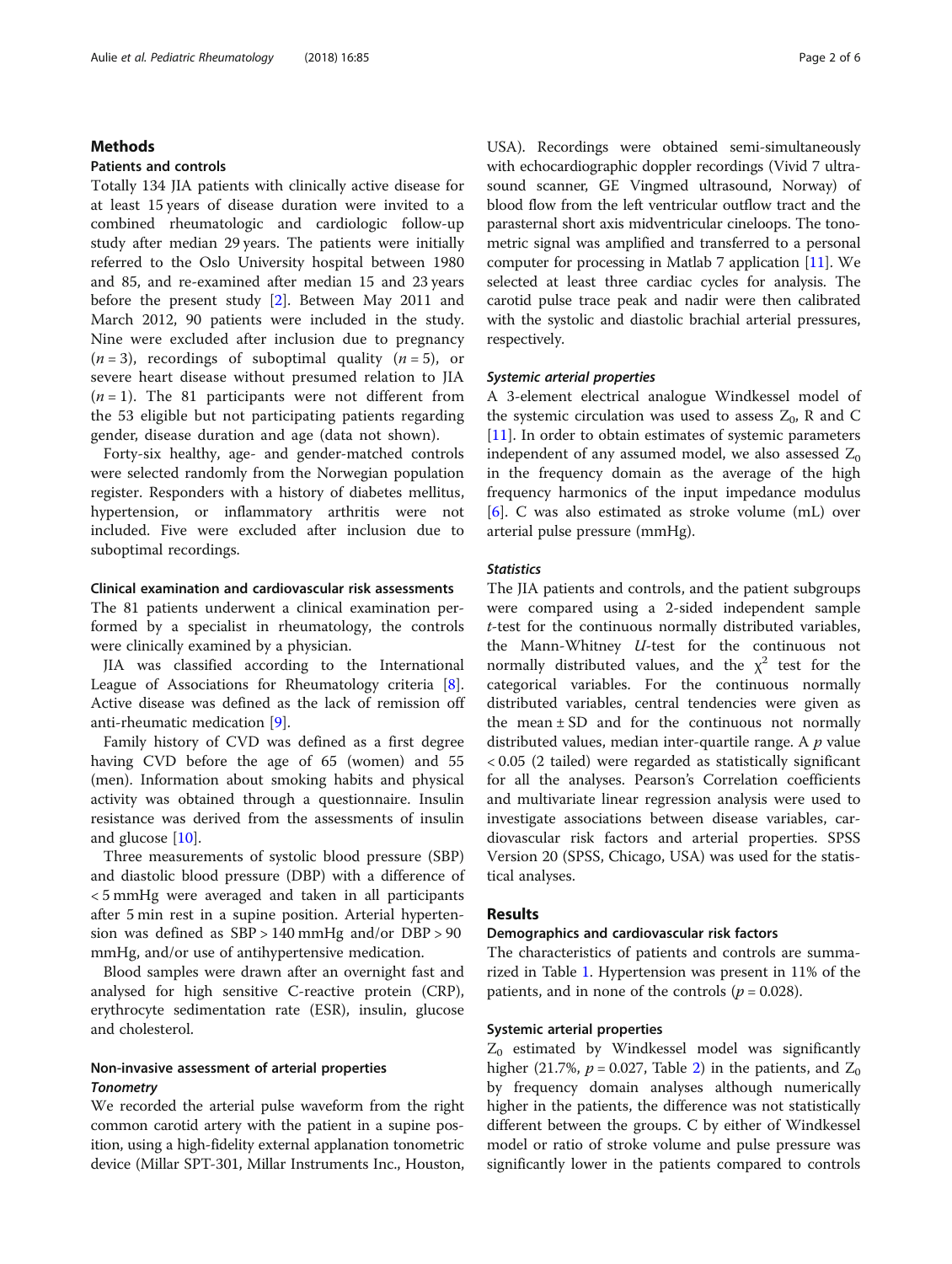<span id="page-2-0"></span>Table 1 JIA disease characteristics and traditional cardiovascular risk factors

| Variables                               | JIA patients $(n = 81)$ | Controls $(n = 41)$ |  |
|-----------------------------------------|-------------------------|---------------------|--|
| Demographics                            |                         |                     |  |
| Male gender; n (%)                      | 20 (25)                 | 9(22)               |  |
| Age (years); median (IQR)               | 38.6 (34.9-40.7)        | 37.7 (34.8-40.5)    |  |
| Disease duration (years); median (IQR)  | 29.3 (28.3-30.6)        |                     |  |
| Onset age (years); median (IQR)         | $8.9(4.9 - 11.8)$       |                     |  |
| JIA subtype distribution                |                         |                     |  |
| Systemic arthritis; n (%)               | 4(5)                    |                     |  |
| RF negative polyarthritis; n (%)        | 11(14)                  |                     |  |
| RF positive polyarthritis; n (%)        | 5(6)                    |                     |  |
| Persistent oligoarthritis; n (%)        | 14(17)                  |                     |  |
| Extended oligoarthritis; n (%)          | 13 (16)                 |                     |  |
| Entesitis related arthritis; n (%)      | 18 (22)                 |                     |  |
| Psoriatic arthritis; n (%)              | 14(17)                  |                     |  |
| Unclassified arthritis; n (%)           | 2(3)                    |                     |  |
| Current medication at 29-year follow-up |                         |                     |  |
| Anti-TNF; n (%)                         | 25(31)                  |                     |  |
| Metotrexat; n (%)                       | 19 (24)                 |                     |  |
| NSAIDs daily; n (%)                     | 23 (28)                 |                     |  |
| Prednisolone; n (%)                     | 5(6.2)                  |                     |  |
| Cardiovascular risk factors             |                         |                     |  |
| BMI (kg/m <sup>2</sup> ); mean (SD)     | 25.7 (5.0)              | 25.3 (3.9)          |  |
| Waist circumference (cm); mean (SD)     | 92.7 (12.7)             | 92.7 (9.0)          |  |
| Daily smokers; n (%)                    | 18 (22)                 | 5(12)               |  |
| CVD in first degree relative; n (%)     | 46 (57)                 | 19 (46)             |  |
| Hypertension; n (%)                     | 9(11)                   | $0(0)^*$            |  |
| Myocardial infarction; n (%)            | 1(1)                    | 0(0)                |  |
| Total cholesterol (mmol/L); mean (SD)   | 4.9(1.1)                | 4.9(0.8)            |  |
| LDL cholesterol (mmol/L); mean (SD)     | 3.0(1.0)                | 3.0(0.8)            |  |
| hs-CRP (mg/L); median (IQR)             | $1.8(0.7-5.0)$          | $0.7$ $(0.0-1.9)$ * |  |
| Insulin resistance                      | 1.1(1.1)                | 0.9(0.6)            |  |

JIA Juvenile idiopathic arthritis, IQR inter-quartile range, RF rheumatoid factor, anti-TNF anti-tumor necrosis factor, NSAIDs nonsteroidal anti-inflammatory drugs, BMI body mass index, LDL low density lipoprotein, CVD cardiovascular disease, hs-CRP high sensitivity C-reactive protein  $* p < 0.05$  compared with values in previous column

(12.8 and 9.8%,  $p = 0.030$  and  $p = 0.038$ , respectively). Heart rate was slightly higher in the patients ( $p = 0.026$ ), however R was similar in patients and controls.

# The association between JIA disease variables,

cardiovascular risk factors and systemic arterial properties  $Z_0$  by Windkessel model was significantly higher in the patients with present or previous use of metotrexat, using prednisolone, and/or had polyarticular disease course as compared to the other patients (Fig. [1\)](#page-3-0), and was correlated to higher ESR area under the curve (AUC), years on daily prednisolone and insulin resistance (Table [3](#page-4-0)). When including these variables in a

multiple linear regression analysis, years on daily prednisolone and insulin resistance were determinants of  $Z_0$  $(\text{fs} = 0.003, p = 0.021, \text{fs} = 0.006, p = 0.042).$ 

# Findings

The present long-term follow-up study indicates that JIA patients with long-term active disease have altered systemic arterial properties as demonstrated by a higher  $Z_0$  by Windkessel and a lower C when compared to controls. Years on daily prednisolone and insulin resistance were the most important correlates of  $Z_0$ . Furthermore, the use of metotrexat, polyarticular disease course and ESR AUC correlated with higher  $Z_0$ .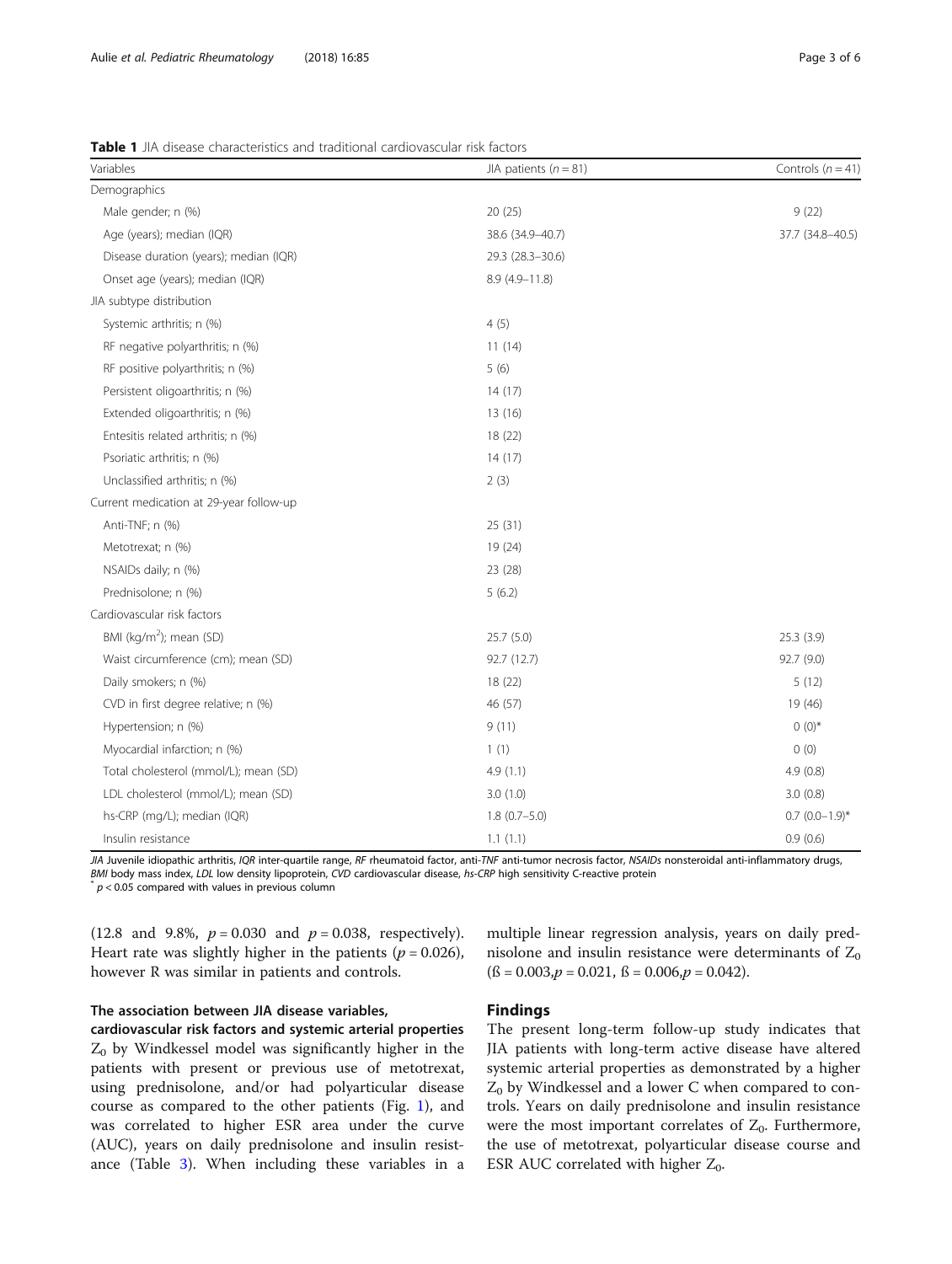<span id="page-3-0"></span>Table 2 Arterial haemodynamics and arterial properties

| Variables                      | JIA Patients ( $n = 81$ ) | Controls $(n = 41)$ | Difference (%) | P-value |
|--------------------------------|---------------------------|---------------------|----------------|---------|
| Height, cm                     | 170.5(8.4)                | 170.3(8.3)          | 0              | 0.881   |
| Weight, kg                     | 74.9 (16.7)               | 73.3 (12.1)         | 2.2            | 0.603   |
| Heart rate, beats/minute       | 65(11)                    | 61(9)               | 6.6            | 0.026   |
| Systolic blood pressure, mmHg  | 119(18)                   | 113(11)             | 5.3            | 0.054   |
| Diastolic blood pressure, mmHg | 70 (10)                   | 67(9)               | 4.5            | 0.091   |
| Mean arterial pressure; mmHg   | 90(13)                    | 85 (9)              | 5.9            | 0.026   |
| R, mm Hg/ml/s                  | 1.02(0.27)                | 1.00(0.22)          | 0.02           | 0.636   |
| C WK, ml/ mm Hq                | 1.57(0.46)                | 1.80(0.65)          | 12.8           | 0.030   |
| C SV/PP, ml/ mmHq              | 1.29(0.37)                | 1.43(0.34)          | 9.8            | 0.038   |
| $Z_0$ WK, $10^{-3}$ mmHg/ml/s  | 65.0 (30.1)               | 53.4 (18.8)         | 21.7           | 0.027   |
| $Z_0$ FD                       | 96.1(37.2)                | 91.5 (31.4)         | 5.0            | 0.497   |

Values are the mean (SD)

R total peripheral resistance, C WK compliance estimated by Windkessel model, C SV/PP compliance estimated as ratio of stroke volume and pulse pressure,  $Z_0$  WK characteristic impedance estimated by Windkessel model,  $Z_0$  FD characteristic impedance estimated by frequency domain analyses

Whereas  $Z_0$  reflects the combined effect of size and stiffness (a high  $Z_0$  implies a stiffer and/or small sized aorta) of predominantly the ascending aorta, C reflects the volume compliance of the entire systemic arterial tree. R is mainly determined by the small muscular arte-rioles [[6\]](#page-5-0). Considering both C and the  $Z_0$  by Windkessel, our findings suggest that the central conduit arteries are altered more than peripheral arteries in adult JIA patients. Previous reports have emphasized the importance of large arterial stiffness rather than alterations of microvascular resistance in the prediction of cardiovascular risk in patients with hypertension [\[12,](#page-5-0) [13](#page-5-0)]. Importantly, lower C

and higher  $Z_0$  are associated with increased cardiovascular risk in the adult general population [\[14,](#page-5-0) [15\]](#page-5-0).

Our data support a previous study from the same patient cohort, showing higher PWV in adult JIA patients compared to controls [[7\]](#page-5-0). Thus, increased arterial stiffness has been demonstrated to be present by different noninvasive techniques in JIA patients.

In the patient group, 8 had hypertension while controls with hypertension were excluded in order to maintain a healthy control group. However, when compared to controls, the differences in SBP and DBP were only marginal numerically, and not of statistical significance. Thus, we

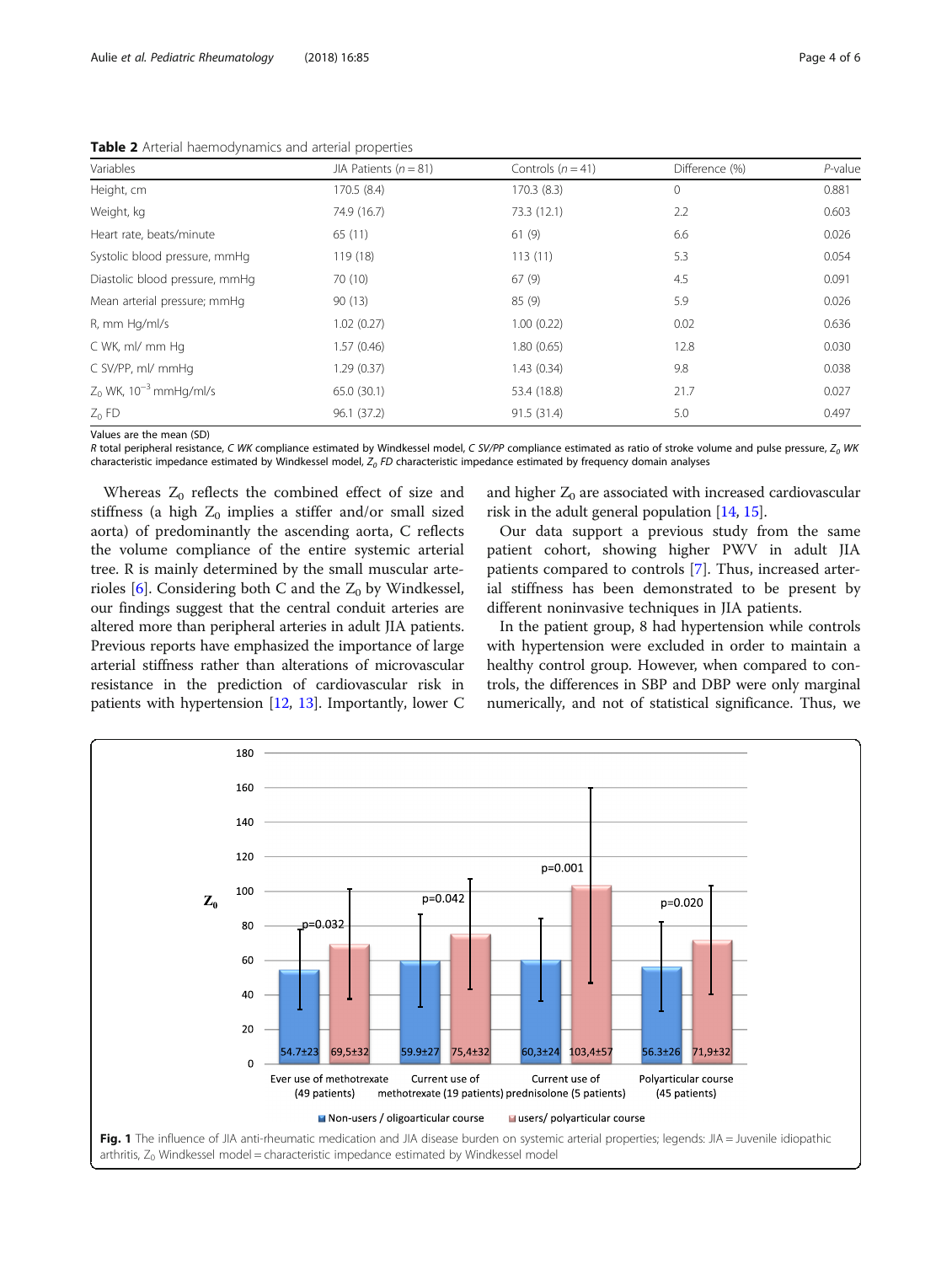<span id="page-4-0"></span>

| <b>Table 3</b> Correlations of JIA disease variables, traditional     |  |
|-----------------------------------------------------------------------|--|
| cardiovascular risk factors and arterial properties assessed by $Z_0$ |  |
| Windkessel model                                                      |  |

|                                          | R        | $P$ -value |
|------------------------------------------|----------|------------|
| JIA disease variables                    |          |            |
| CRP area under the curve <sup>a</sup>    | 0.095    | 0.402      |
| FSR area under the curve <sup>a</sup>    | 0.238    | 0.037      |
| Years on daily prednisolone              | 0.346    | 0.002      |
| Years on daily NSAIDs                    | 0.152    | 0.177      |
| Years on daily metotrexat                | 0.094    | 0.403      |
| Disease duration                         | $-0.193$ | 0.085      |
| <b>JADAS</b>                             | $-0.084$ | 0.465      |
| Number of active joints                  | 0.035    | 0.758      |
| Traditional cardiovascular risk factors  |          |            |
| Age                                      | $-0.117$ | 0.296      |
| <b>BMI</b>                               | 0.180    | 0.108      |
| Waist circumference                      | 0.213    | 0.060      |
| Insulin resistance                       | 0.273    | 0.015      |
| Daily smoking                            | 0.072    | 0.526      |
| Vigorous physical activity (hours/ week) | $-0.111$ | 0.347      |
| Moderate physical activity (hours/ week) | $-0.189$ | 0.118      |

Variables assessed at 29-year follow-up unless otherwise stated

<sup>a</sup>Calculated from parameters assessed at 15-year and 29-year follow-up (CRP), disease onset, 15-year and 29-year follow-up (ESR)

JIA juvenile idiopathic arthritis, CRP C-reactive protein, ESR erythrocyte sedimentation rate, NSAIDs nonsteroidal anti-inflammatory drugs, JADAS

Juvenile Arthritis Disease Activity Score, BMI body mass index

do not think that the difference in arterial properties between the JIA patients and controls can be fully explained by blood pressure variations. On the other hand, increased vascular stiffness predicts incident hypertension [[16](#page-5-0)] underscoring the bidirectional relationship between arterial properties and blood pressures. In our previous study not excluding hypertensive controls we found an increased prevalence of hypertension in the JIA patients as compared to the controls [\[7](#page-5-0)].

We found an association between use of antirheumatic medication, polyarticular disease course and higher ESR AUC and insulin resistance and altered arterial properties. Larger prospective controlled studies are needed to identify determinants of altered arterial properties in JIA patients. Our findings add to the previously reported association between prednisolone use and increased arterial stiffness in JIA patients from our cohort [\[7\]](#page-5-0).

The strengths of this study are the inclusion of a well-defined cohort of JIA patients followed for 29 years and the fact that detailed information of arterial properties has not been presented in JIA patients before. However, the number of included participants was relatively small, and because of a cross sectional study design the prognostic value of our findings is unknown.

In conclusion, our results suggest that adult patients with long-lasting active JIA had stiffer proximal aorta, and lower total arterial compliance but similar systemic resistance compared to matched controls from the general population. Years on daily prednisolone and insulin resistance were the most important correlates of altered arterial properties. Whether our findings indicate that JIA patients should enter a regular BP monitoring program needs to be determined in future longitudinal follow-up studies.

#### Abbreviations

AUC: Area under the curve; C: Total arterial compliance; CRP: C-reactive protein; CVD: Cardiovascular disease; DBP: Diastolic blood pressure; ESR: Erythrocyte sedimentation rate; JIA: Juvenile idiopathic arthritis; PVW: Pulse wave velocity; R: Peripheral vascular resistance; SBP: Systolic blood pressure; Z<sub>0</sub>: Characteristic impedance

#### Acknowledgements

We are indebted to prof. Patrick Segers, IBIT IBiTech-bioMMeda, Ghent University, Belgium for his valuable comments on this manuscript. We would also like to thank Pia Elisabeth Bryde, Richard Massey and Lene Annette Rustad for valuable assistance with echocardiographic and tonometric recordings. Further we thank Torhild Garen for help with preparation of questionnaires, Lars Mørkrid for valuable help obtaining laboratory assessments, and Inge-Margrethe Gilboe and Øyvind Molberg for administrative support.

#### Funding

The study was founded by the Norwegian Rheumatism Association science foundation, Consultant Jan A Pahles and Storstuens legat, and the Norwegian ExtraFoundation for Health and Rehabilitation.

#### Availability of data and materials

The dataset used and/or analysed during the current study are available from the corresponding author on reasonable request.

#### Authors' contributions

HAA organised the study, examined the patients/controls, performed the statistics, wrote the manuscript and developed the tables and figure, MEE, AMS and VL examined the patients and contributed in writing the manuscript, BF conceived and planned the project, examined the patients and supervised the project and contributed to the manuscript, SA contributed to the design of study and the manuscript preparation. All authors read and approved the final manuscript.

#### Ethics approval and consent to participate

The study was approved by the Regional Ethics Committee for Medical Research (No.2011/982) and written informed consent according to the declaration of Helsinki (2008) was obtained from all participants.

## Consent for publication

Not applicable.

# Competing interests

The authors declare that they have no competing interests.

#### Publisher's Note

Springer Nature remains neutral with regard to jurisdictional claims in published maps and institutional affiliations.

#### Author details

<sup>1</sup>Department of Rheumatology, Oslo University Hospital, Rikshospitalet, Oslo, Norway. <sup>2</sup> Department of Internal Medicine, Diakonhjemmet Hospital, Oslo, Norway. <sup>3</sup>Department of Cardiology, Oslo University Hospital, Rikshospitalet, Oslo, Norway. <sup>4</sup>Institute for Clinical Medicine, Medical Faculty, University of Oslo, Oslo, Norway. <sup>5</sup>Department of Circulation and Imaging, Faculty of Medicine and Health Science, Norwegian University of Science and